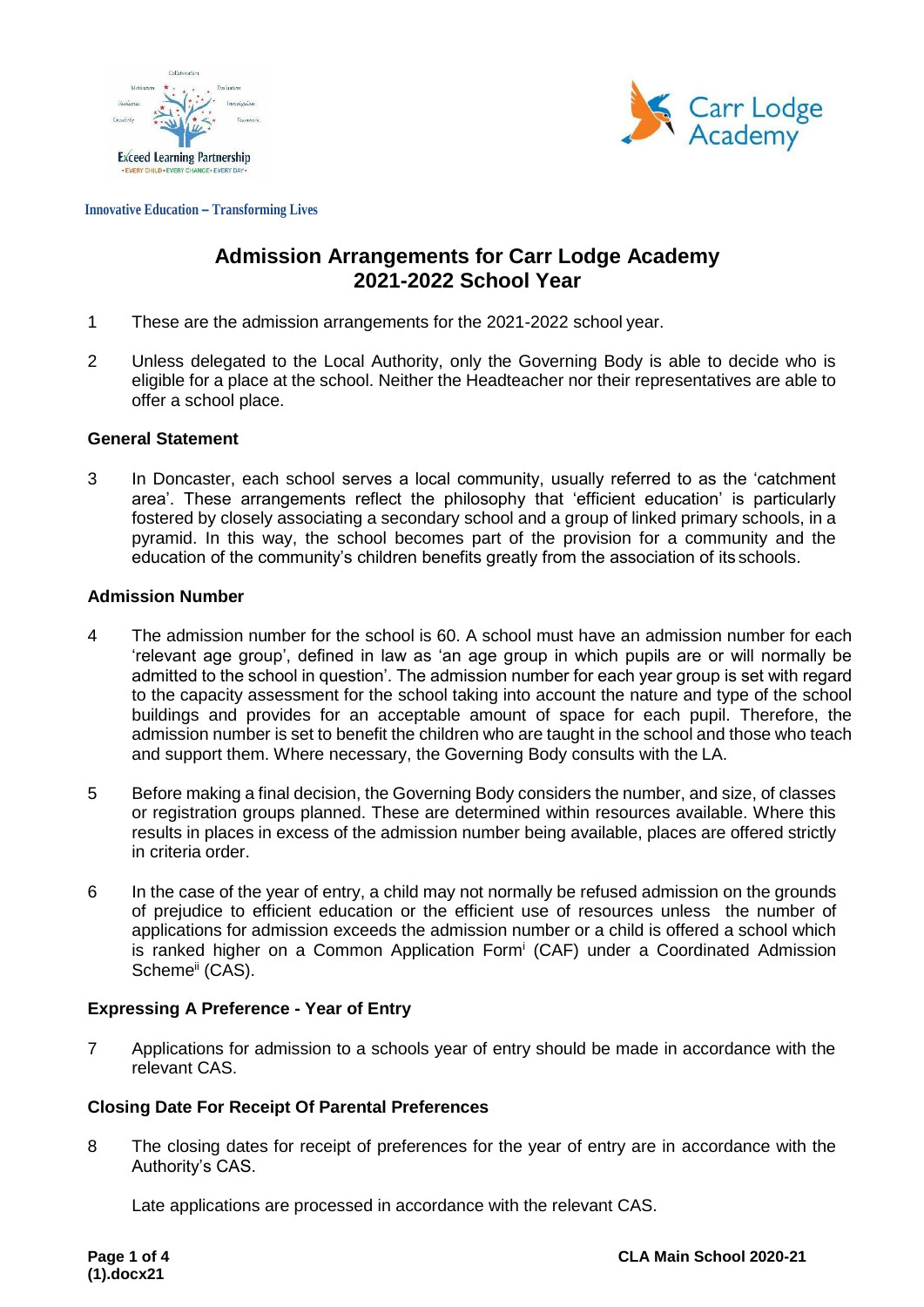# **Eligibility For A Place At A School - Oversubscription Criteria**

9 This section outlines the criteria to be used to decide upon eligibility for a place where the number of preferences exceeds the admission limit.

Preferences for each school will be sorted in the order of the criterion outlined below. Each of the remaining criterion are applied in order of priority as tie breakers, with criterion d) being the final tie breaker.

# **a) Looked After Children or Previously Looked After Childreniii**

### **b) Catchment Area**

Children who are ordinarily resident  $\dot{w}$  in the catchment area of the school.

For applications for the year of entry received by the closing date, a catchment area school will be determined in relation to the address at which the pupil is ordinarily resident on that date. Once a waiting list is formed, a child's place on that list will be updated in light of any new address.

### **c) Siblings**

Children who are living within the same family unit (e.g. stepchildren) who will be attending the requested school, (excluding nursery), at the point of admission. Where the requested school is an infant or junior school, attendance at a linked infant or junior school will be included.

Where a place is only available for one child from a multiple birth i.e. twins, each child will be offered a place.

### **d) Proximity**

Children who live nearest to the requested school measured in a straight line from the centre point of the child's ordinary place of residence  $\dot{v}$ , to the entrance nearest to the reception point of the school.

If two or more pupils live equidistant from the school, the distance each pupil lives by road from the preferred school will be measured and the place offered to the pupil who lives nearest by this means. In the event of this being equal (e.g. in the case of flats), places will then be decided by Random Allocation*.*

Measurements will be made using EMS for Windows provided by Capita Education Services and/or ArcView GIS provided by Environmental Systems Research Institute Inc or suitable substitute.

# **The Offer Of A Place At A School**

10 Decisions will be posted to parents in accordance with the Authority's CAS.

### **Unsuccessful Applications**

11 Any parent whose child is not offered a school place for which they have expressed a preference has the right to an independent appeal.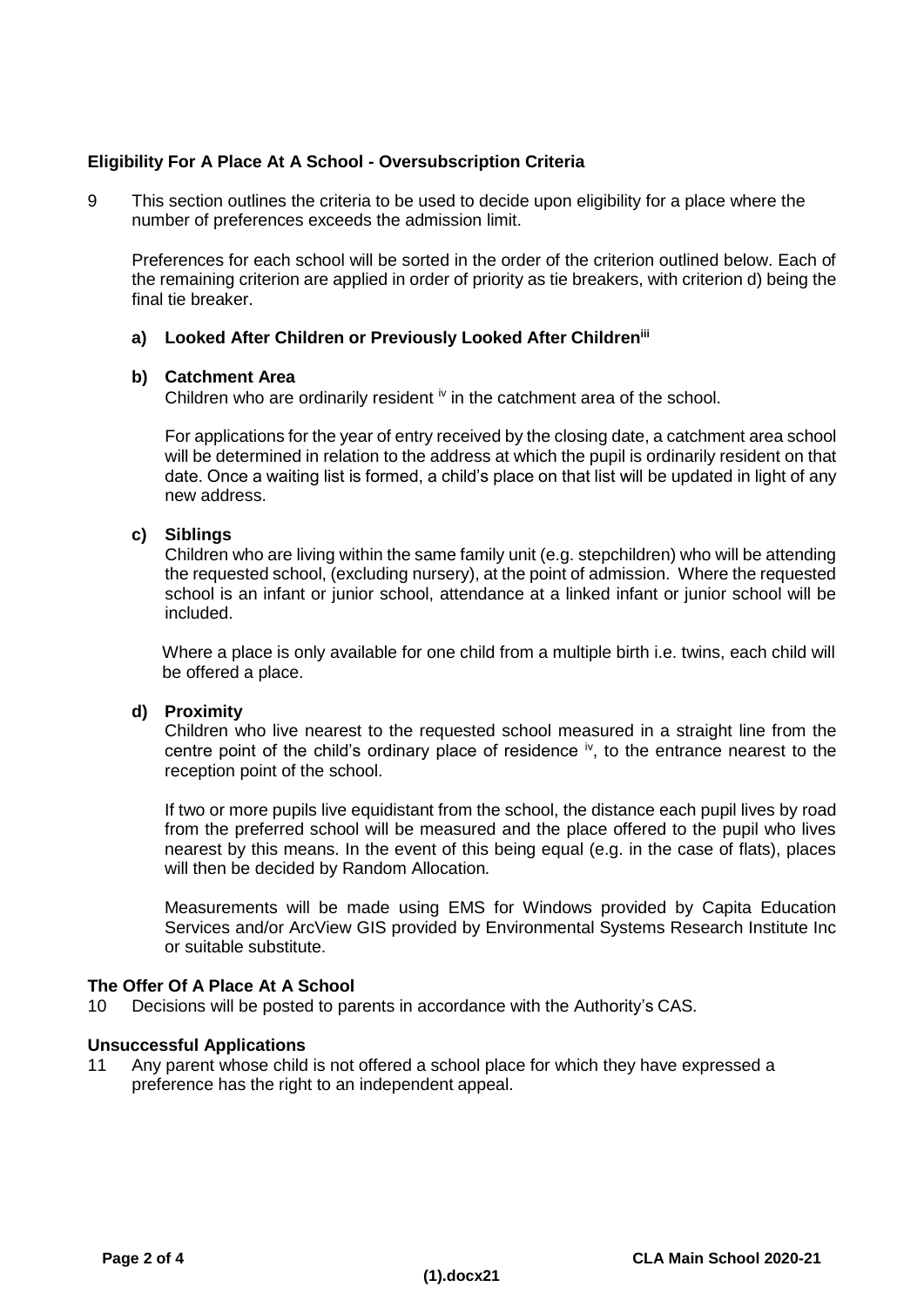# **Waiting Lists**

- 12 Pupils will be added to the waiting list(s) of community schools where they were refused a place and those schools were ranked higher on the CAF than the place offered. Places on the waiting list will be strictly prioritised in criteria order given above and will operate until the end of the autumn term.
- 13 Places will only be allocated from the waiting list when the number of pupils falls below the Admission Limit of the school. Whilst the waiting list is in operation, when a place does become available it will be allocated to the child at the top of the list on the day that written confirmation of the vacancy is received.

# **In Year Transfers**

- 14 Applications for admission outside of the normal admission round (In Year Transfers) are normally considered each school week. They should be made on the official application form.
- 15 Where there are sufficient places an application will normally be agreed unless specific circumstances apply<sup>v</sup>.
- 16 Where there are insufficient places for the number of applicants, all applications will be ranked in accordance with the criterion listed above and places awarded accordingly.
- 17 Where a place is not available, the application will normally be refused and the applicant will be offered the right of appeal to an independent appeals panel.
- 18 If a place is agreed, the Headteacher will, within two weeks of a place being offered, determine a start date.
- 19 Pupils are normally admitted to a school at the start of the next new term other than with the prior approval of the Headteacher of the school or in circumstances beyond the parent's control, e.g. movement into the Borough.
- 20 Pupils are required to start at the school within two weeks of the start date offered by the Headteacher and places cannot be held open beyond this period. Applicants must be in a position to take up a place within this stated period.
- 21 Repeat applications made for entry to the same year group at the same school will not be considered, unless there has been significant and material change to either the families or the schools circumstances, since a previous application, and this is relevant to the application for admission. Where information was known at the time of the original application or appeal, but parents chose not to use it, this will not be considered as additional information or a change in circumstances.
- 22 In accordance with DfE requirements, where a Fair Access Protocol has been adopted by the Council, pupils may be admitted under this protocol outside of the normal admission arrangements noted above.

# **Independent Appeals**

23 If a place is not offered at a preferred school parents have the right of appeal to an Independent Appeal Panel formed in accordance with the legislation. Details of the appeals procedure will be sent to parents with their decision. Parents who intend to make an appeal should normally submit a notice of appeal within 20 days of receiving the refusal letter to: